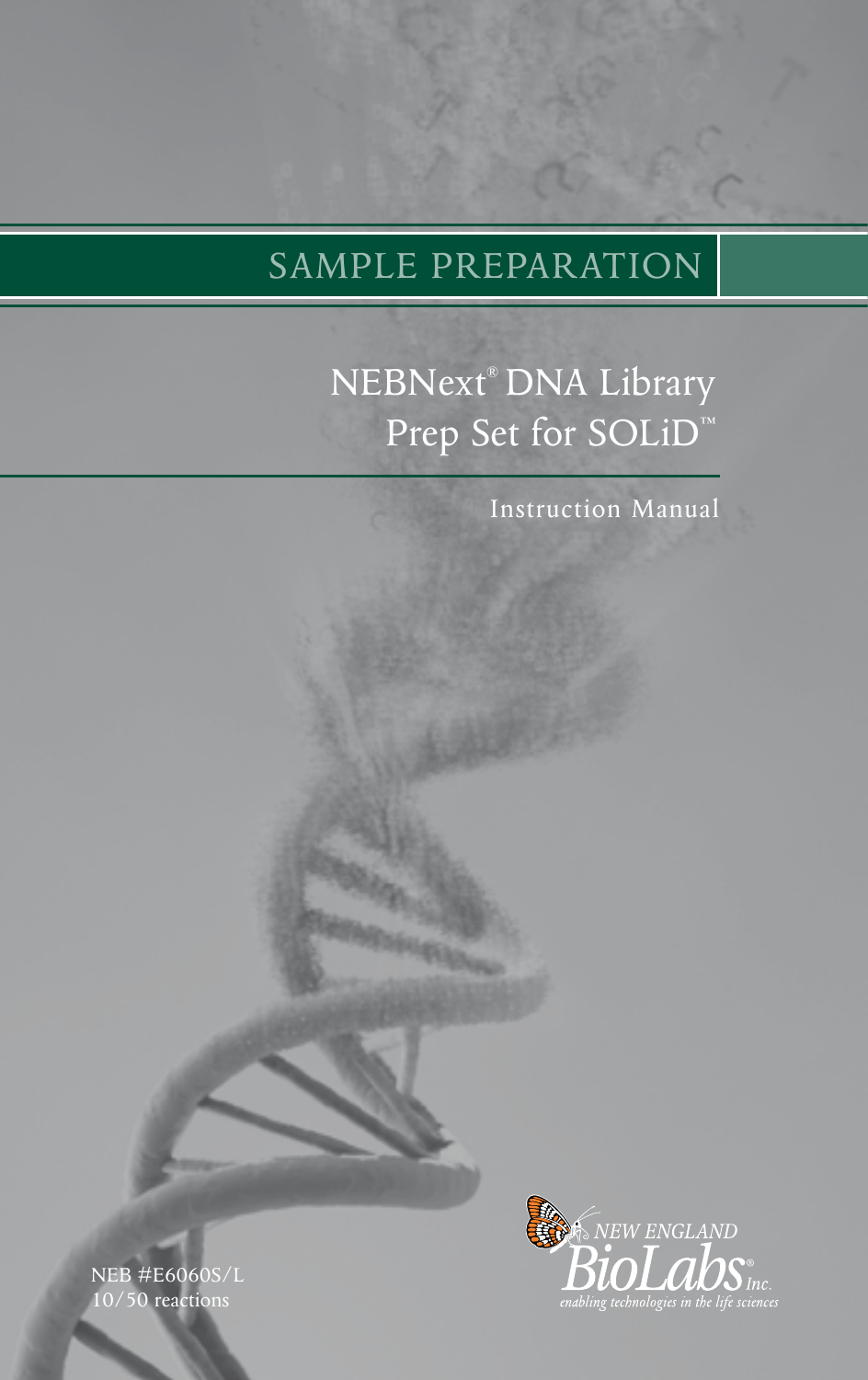# **Sign up for the NEBNext e-newsletter**



Scan this code or visit www.neb.com/ NEBNextnews2 to sign up for the NEBNext bimonthly e-newsletter to learn about new NEBNext products, recent publications and advances in library prep for next gen sequencing.

# NEBNext DNA Library Prep Set for SOLiD



# Table of Contents:

# The Reagent Set Includes:

*The volumes provided are sufficient for preparation of up to 10 reactions (NEB #E6060S) and 50 reactions (NEB #E6060L). (All reagents should be stored at –20°C):*

NEBNext End Repair Enzyme Mix R

NEBNext End Repair Reaction Buffer (10X)

T4 DNA Ligase **RM** 

NEBNext Quick Ligation Reaction Buffer (5X)

LongAmp *Taq* 2X Master Mix **R** 



NEW ENGLAND BIOLABS®, LongAmp® and NEBNext® are registered trademarks of New England Biolabs, Inc.

E-GEL® is a registered trademark of Life Technologies, Inc. SOLID™ is a trademark of Life Technologies, Inc.







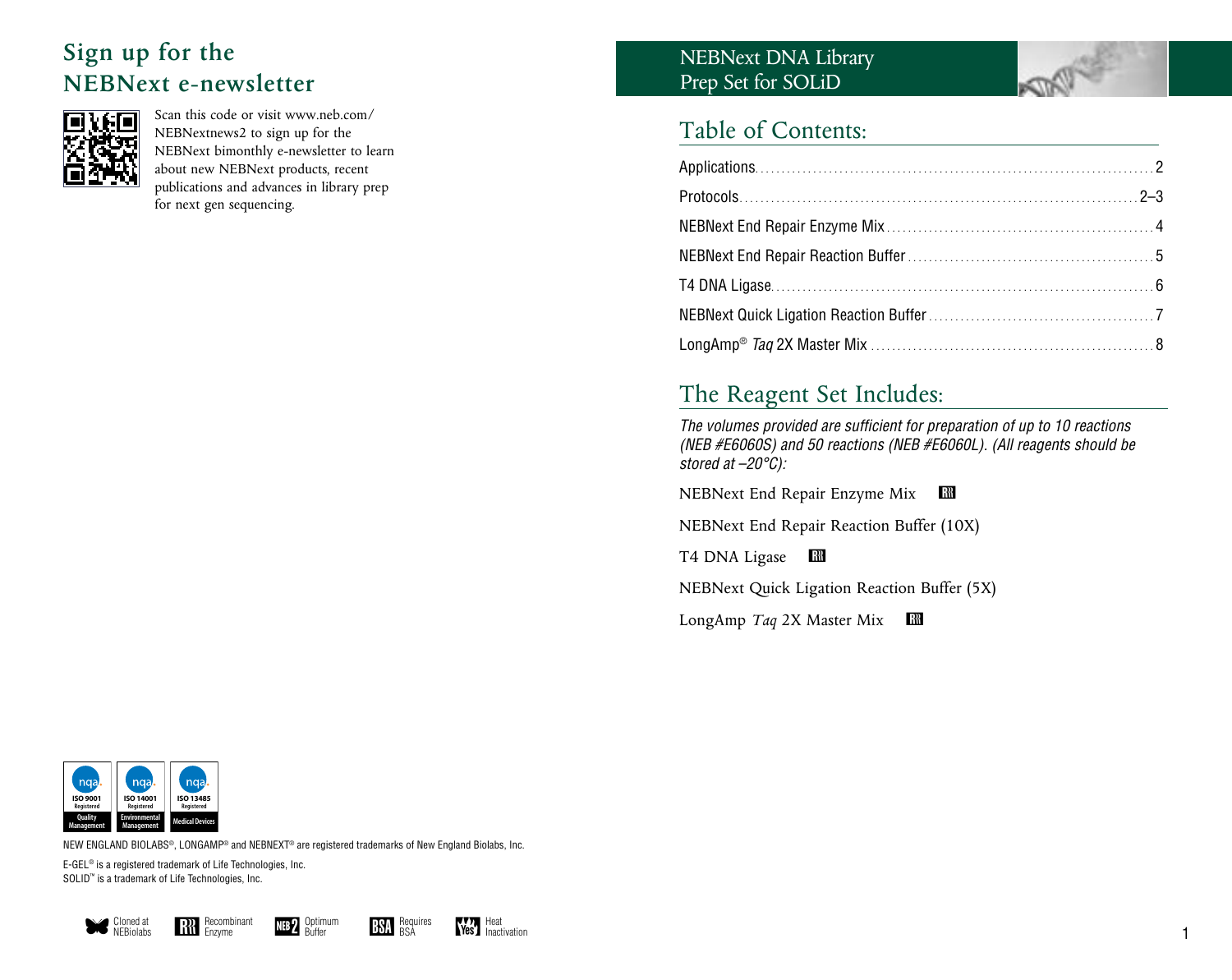# Applications:

The NEBNext DNA Library Prep Set for SOLiD contains enzymes and buffers in convenient master mix formulations that are ideally suited for sample preparation for next-generation sequencing and for preparation of expression libraries. Each of these components must pass rigorous quality control standards and are lot controlled, both individually and as a set of reagents.

**Lot Control:** The lots provided in the NEBNext DNA Library Prep Set for SOLiD are managed separately and are qualified by additional functional validation. Individual reagents undergo standard enzyme activity and quality control assays, and also meet stringent criteria in the additional quality controls listed on each individual component page.

**Functional Validation:** Each set of reagents is functionally validated together through construction and sequencing of a genomic DNA library on an SOLID System V3 (Life Technologies, Inc.), and by construction of an expression library.

For larger volume requirements, customized and bulk packaging is available by purchasing through the OEM/Bulks department at NEB. Please contact OEM@neb.com for further information.

# Protocols:

 $\overline{a}$ 

**Starting Material:** 1–5 µg of DNA Fragmented to 150–200 bp in ≤ 100 µl

## **End Repair of Fragmented DNA**

1. Mix the following components in a sterile microfuge tube:

| <b>Fragmented DNA</b>                           | $1 - 100$ µ |
|-------------------------------------------------|-------------|
| <b>NEBNext End Repair Reaction Buffer (10X)</b> | 20 ul       |
| NEBNext End Repair Enzyme Mix                   | $10$ ul     |
| Sterile H.O                                     | variable    |
| Total volume                                    | $200$ $\mu$ |

2. Incubate in a thermal cycler for 30 minutes at 20°C.

3. Purify DNA sample on one column, elute in 50 µl of water or EB buffer.

## **Ligation of End Repaired DNA**

1. Mix the following components in a sterile microfuge tube:

| End Repaired, Blunt DNA                            | 50 µl    |
|----------------------------------------------------|----------|
| <b>NEBNext Quick Ligation Reaction Buffer (5X)</b> | 40 µl    |
| *P1 Adaptor (50 µM)                                | variable |
| *P2 Adaptor (50 µM)                                | variable |
| T4 DNA Ligase                                      | $10 \mu$ |
| Sterile H <sub>2</sub> O                           | variable |
| Total volume                                       | 200 ul   |

*\*Adaptors are not included, use adaptors appropriate to specific application. Adjust adaptor concentration to obtain a final adaptor to DNA ratio of 30:1.*

- 2. Incubate in a thermal cycler for 15 minutes at 20°C.
- 3. Purify DNA sample on one column, elute in 50 µl of water or EB buffer.
- 4. Size select library fragments in the 200–230 bp range. Size selection can be performed using a number of methods including E-Gel® size select gels or standard 2% agarose gels.

## **PCR Amplification of Adaptor Ligated DNA**

| 1. | Mix the following components in a sterile microfuge tube: |          |  |
|----|-----------------------------------------------------------|----------|--|
|    | Adaptor ligated DNA $(\leq 100 \,\mu$ I)                  | variable |  |
|    | Primer 1 (50 µM stock)                                    | $10 \mu$ |  |
|    | Primer 2 (50 µM stock)                                    | $10 \mu$ |  |
|    | LongAmp Tag 2X Master Mix                                 | $250$ µ  |  |
|    | Sterile H <sub>2</sub> O                                  | variable |  |
|    | Total volume                                              | 500 ul   |  |

- 2. Aliquot 125 µl into four PCR tubes.
- 3. PCR cycling conditions:

| <b>CYCLE STEP</b>         | <b>TEMP</b>                      | <b>TIME</b>                            | <b>CYCLES</b> |
|---------------------------|----------------------------------|----------------------------------------|---------------|
| Nick Translation          | $72^{\circ}$ C                   | $20$ min                               |               |
| Initial Denaturation      | $95^{\circ}$ C                   | 5 min                                  |               |
| Denaturation<br>Annealing | $95^{\circ}$ C<br>$62^{\circ}$ C | 15 <sub>sec</sub><br>15 <sub>sec</sub> | $2 - 10*$     |
| Extension                 | $70^{\circ}$ C                   | 1 min                                  |               |
| Final Extension           | $70^{\circ}$ C                   | 5 min                                  |               |
| Hold                      | $4^{\circ}$ C                    | $\infty$                               |               |

*\*Avoid over-amplification to optimize the number of unique molecules.*

Cycling suggestions:

| FOR STARTING DNA QUANTITIES OF: | <b>CYCLES</b>              |
|---------------------------------|----------------------------|
| $10$ ng $-100$ ng               | 10 cycles of amplification |
| $100$ ng-1 $\mu$ g              | $6 - 8$                    |
| $1 \mu$ g-2 $\mu$ g             |                            |
| $2 \mu$ g-5 $\mu$ g             | $2 - 3$                    |

2  $\sim$  3 4. Purify sample on a DNA purification column, elute in 50 µl of water or EB buffer.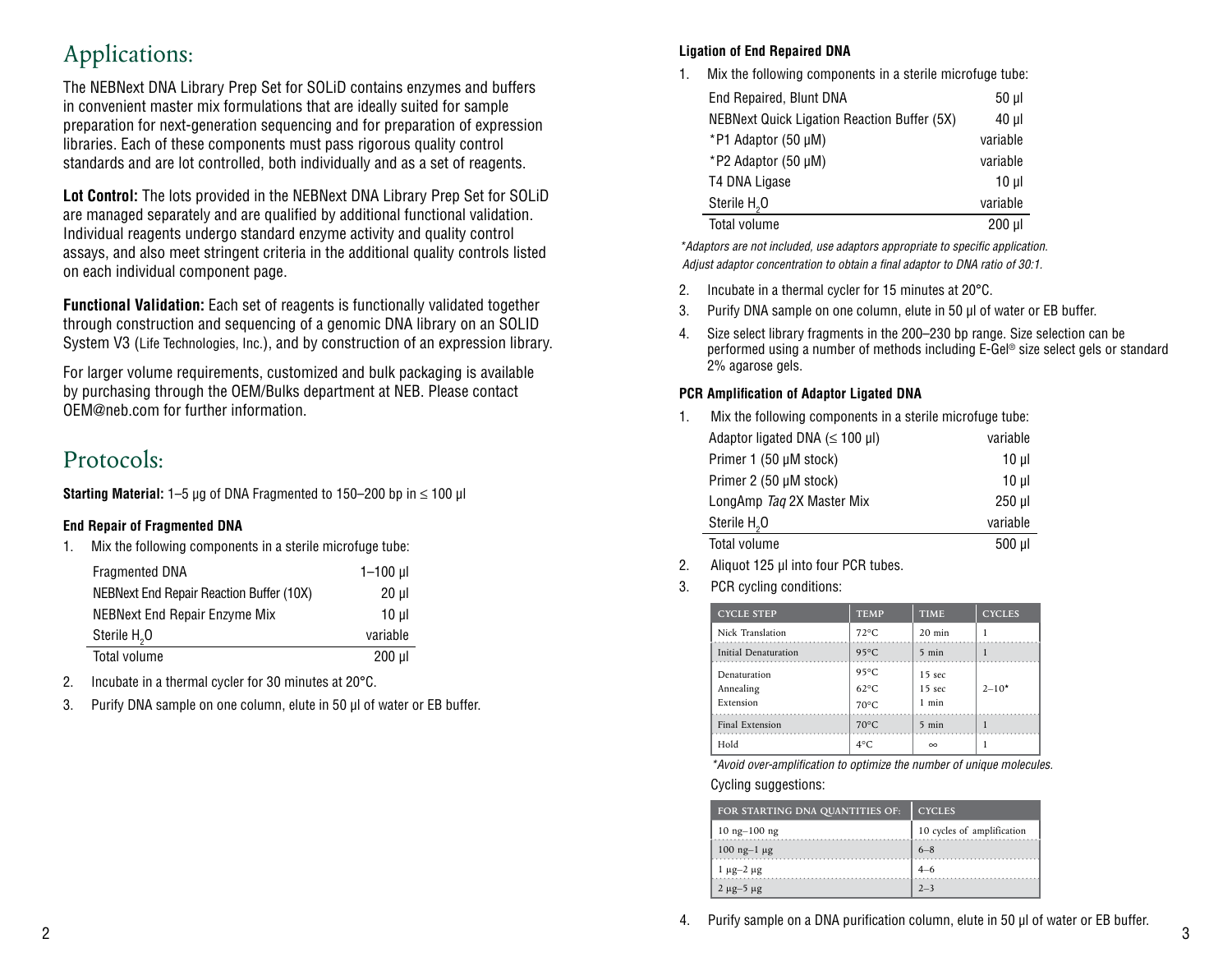# NEBNext End Repair Enzyme Mix

**#E6061A: 0.1 ml #E6061AA: 0.5 ml**



**Store at –20°C** 

**Description:** NEBNext End Repair Enzyme Mix is optimized to convert 1 to 5 µg of fragmented to repaired DNA having 5´-phosphorylated, blunt ends.

## **NEBNext End Repair Enzyme Mix:**

10,000 units/ml T4 Polynucleotide Kinase 3,000 units/ml T4 DNA Polymerase

## **Storage Conditions:**

10 mM Tris-HCl 100 mM KCl 1 mM DTT 0.1 mM EDTA 50% Glycerol 0.1% Triton X-100 pH 7.4 @ 25°C

## Quality Control Assays

**SDS-PAGE Purity:** SDS-PAGE analyses of each individual enzyme indicates > 95% enzyme purity.

**Endonuclease Activity:** Incubation of a minimum of 10 µl of this enzyme mix with 1 µg of φX174 RF I DNA in assay buffer for 4 hours at 37°C in 50 µl reactions results in less than 10% conversion to RF II as determined by agarose gel electrophoresis.

**Phosphatase Activity:** Incubation of a minimum of 10 µl of this enzyme mix in protein phosphatase assay buffer (1 M diethanolamine @ pH 9.8 and 0.5 mM MgCl<sub>2</sub>) containing 2.5 mM *p*-nitrophenyl phosphate at 37°C for 4 hours yields no detectable *p*-nitrophenylene anion as determined by spectrophotometric analysis at 405 nm.

**Functional Activity (Nucleotide Incorporation):** 0.2 µl of this enzyme mix incorporates 10 nmol of dNTP into acid-precipitable material in a total reaction volume of 50 µl in 30 minutes at 37°C in 1X T4 DNA Polymerase Reaction Buffer with 33  $\mu$ M dNTPs including [ ${}^{3}$ H]-dTTP, 70  $\mu$ g/ml denatured herring sperm DNA and 50 µg/ml BSA.

**Functional Activity (Nucleotide Incorporation and Phosphorylation):** 5 µl of this enzyme mix repairs and phosphorylates the ends of > 95% of 10 µg of DNA fragments containing both 3´ and 5´ overhangs within 30 minutes at 20°C in 1X End Repair Buffer, as determined by capillary electrophoresis.

## **Lot Controlled**

# NEBNext End Repair Reaction Buffer

**#E6062A: 0.2 ml Concentration: 10X #E6062AA: 1 ml**

**Store at –20°C** 

### **1X NEBNext End Repair Reaction Buffer:**

50 mM Tris-HCl 10 mM  $MgCl<sub>2</sub>$ 10 mM DTT 1 mM ATP 0.4 mM dATP 0.4 mM dCTP 0.4 mM dGTP 0.4 mM dTTP pH 7.5 @ 25°C

# Quality Control Assays

**16-Hour Incubation:** 50 µl reactions containing this reaction buffer at 1X concentration and 1 µg of HindIII digested φX174 RF I DNA incubated for 16 hours at 37°C results in no detectable non-specific nuclease degradation as determined by agarose gel electrophoresis. 50 µl reactions containing this reaction buffer at 1X concentration and 1 µg T3 DNA incubated for 16 hours at 37°C also results in no detectable non-specific nuclease degradation as determined by agarose gel electrophoresis.

**Endonuclease Activity:** Incubation of this reaction buffer at a 1X concentration with 1 μg of φX174 RF I DNA for 4 hours at 37°C in 50 µl reactions results in less than 10% conversion to RF II as determined by agarose gel electrophoresis.

**RNase Activity:** Incubation of this reaction buffer at 1X concentration with 40 ng of a FAM-labeled RNA transcript for 16 hours at 37°C results in no detectable RNase activity as determined by polyacrylamide gel electrophoresis.

**Phosphatase Activity:** Incubation of this reaction buffer at a 1X concentration in protein phosphatase assay buffer (1 M diethanolamine @ pH 9.8 and 0.5 mM MgCl<sub>2</sub>) containing 2.5 mM  $\rho$ -nitrophenyl phosphate at 37°C for 4 hours yields no detectable *p*-nitrophenylene anion as determined by spectrophotometric analysis at 405 nm.

## **Lot Controlled**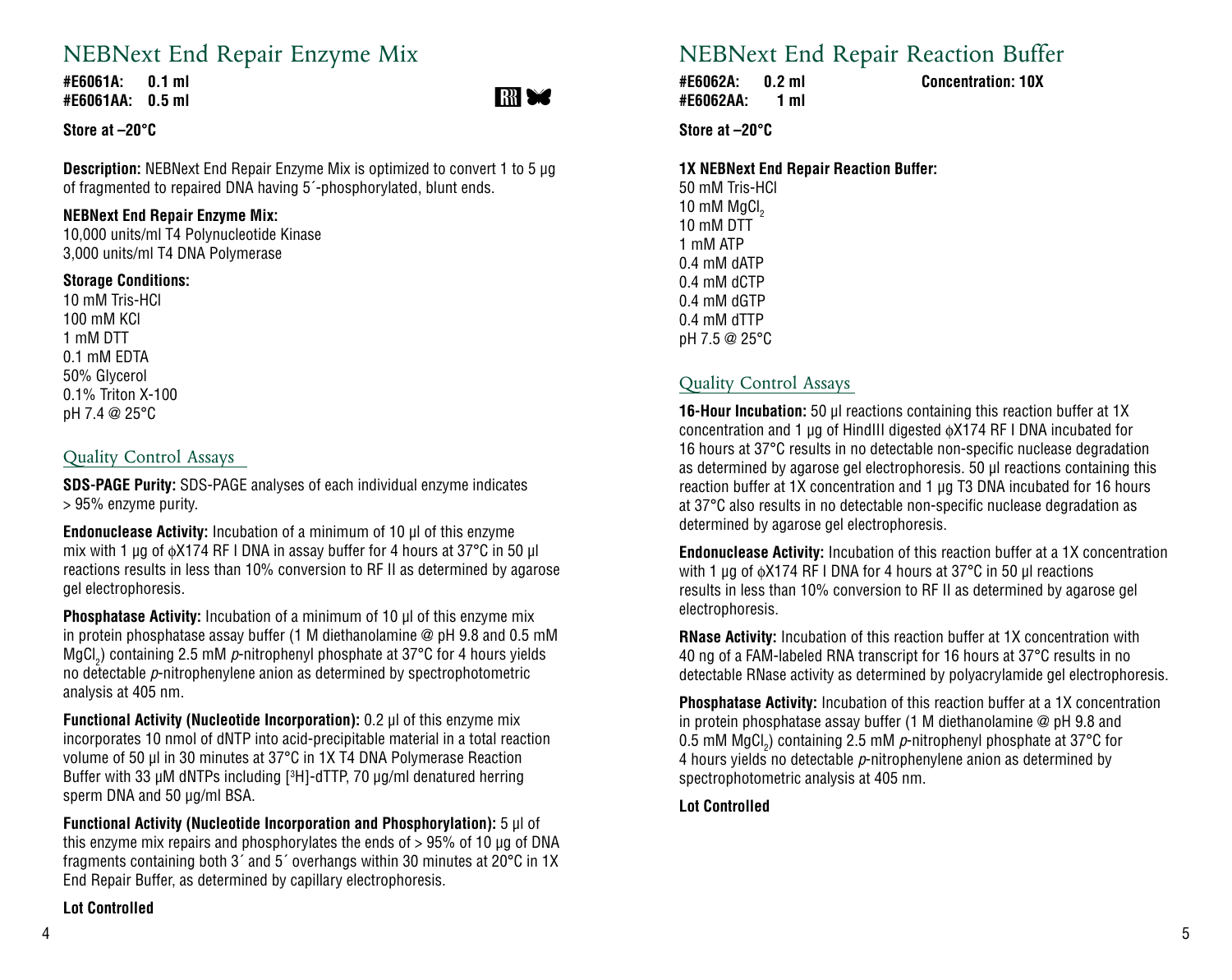# T4 DNA Ligase

**#E6063A: 0.1 ml #E6063AA: 0.5 ml**

# **RR** Was

**Store at –20°C** 

**Source:** Purified from *E. coli* C600 pcl857 pPLc28 lig8 (2).

# Quality Control Assays

**SDS-PAGE Purity:** SDS-PAGE analysis of this enzyme indicates > 95% enzyme purity.

**16-Hour Incubation:** 50 µl reactions containing a minimum of 2,000 units of this enzyme and 1 ug of HindIII digested  $\phi$ X174 RF I DNA incubated for 16 hours at 37°C results in no detectable non-specific nuclease degradation as determined by agarose gel electrophoresis. 50 ul reactions containing a minimum of 2,000 units of this enzyme and 1 µg T3 DNA incubated for 16 hours at 37°C also results in no detectable non-specific nuclease degradation as determined by agarose gel electrophoresis.

**Endonuclease Activity:** Incubation of a minimum of 3,200 units of this enzyme with 1 µg of φX174 RF I DNA in assay buffer for 4 hours at 37°C in 50 µl reactions results in less than 10% conversion to RF II as determined by agarose gel electrophoresis.

**Phosphatase Activity:** Incubation of a minimum of 20,000 units of this enzyme in protein phosphatase assay buffer (1 M diethanolamine @ pH 9.8 and 0.5 mM MgCl<sub>2</sub>) containing 2.5 mM *p*-nitrophenyl phosphate at 37°C for 4 hours yields no detectable *p*-nitrophenylene anion as determined by spectrophotometric analysis at 405 nm.

**RNase Activity:** Incubation of a minimum of 2,000 units of this enzyme with 40 ng of a FAMlabeled RNA transcript for 16 hours at 37°C results in no detectable RNase activity as determined by polyacrylamide gel electrophoresis.

**Exonuclease Activity:** Incubation of a minimum of 3.200 units of this enzyme with 1 ug sonicated [3H] DNA (105 cpm/µg) for 4 hours at 37°C in 50 µl reaction buffer releases < 0.1% radioactivity.

**Functional Activity (Blunt End Ligation):** 50 µl reactions containing a 0.5 µl T4 DNA Ligase, 18 ug HindIII digested  $\phi$ X174 and 1X T4 DNA Ligase Buffer incubated at 16°C for 7.5 min results in > 95% of fragments ligated as determined by agarose gel electrophoresis.

**Functional Activity (Cohesive End Ligation):** 20 µl reactions containing 0.5 µl T4 DNA Ligase, 12 µg HindIII digested lambda DNA and 1X T4 DNA Ligase Buffer incubated at 37°C overnight results in > 95% of fragments ligated as determined by agarose gel electrophoresis. Redigestion of the ligated products, 50 µl reactions containing 6 µg of the ligated fragments, 40 units HindIII, and 1X NEBuffer 2 incubated at 37°C for 2 hours, results in no detectable undigested fragments as determined by agarose gel electrophoresis.

**Functional Activity (Adapter Ligation):** 50 µl reactions containing 0.125 µl T4 DNA Ligase, 8 nmol 12 bp adapter, and 1X T4 DNA Ligase Buffer incubated at 16°C overnight results in no detectable unligated adapter as determined by agarose gel electrophoresis.

**Functional Activity (Transformation):** After a five-minute ligation of linearized, dephosphorylated LITMUS 28 (containing either blunt [EcoRV] or cohesive [HindIII] ends) and a mixture of compatible insert fragments, transformation into chemically competent *E. coli* DH-5 alpha cells yields a minimum of 1 x 10 $^{\rm 6}$  recombinant transformants per  $\mu$ g plasmid DNA.

### **Lot Controlled**

### **References:**

1. Engler, M. J. and Richardson, C. C. (1982). In P. D. Boyer (Ed.), *The Enzymes* Vol. 5, (p. 3). San Diego: Academic Press.

# NEBNext Quick Ligation Reaction Buffer

**#E6064A: 0.4 ml Concentration: 5X #E6064AA: 2 ml**

**Store at –20°C** 

### **1X NEBNext Quick Ligation Reaction Buffer:**

66 mM Tris-HCl  $10 \text{ mM }$  MgCl<sub>2</sub> 1 mM dithiothreitol 1 mM ATP 6% Polyethylene glycol (PEG 6000) pH 7.6 @ 25°C

## Quality Control Assays

**16-Hour Incubation:** 50 µl reactions containing this reaction buffer at 1X concentration and 1 µg of HindIII digested φX174 RF I DNA incubated for 16 hours at 37°C results in no detectable non-specific nuclease degradation as determined by agarose gel electrophoresis. 50 µl reactions containing this reaction buffer at 1X concentration and 1 µg T3 DNA incubated for 16 hours at 37°C also results in no detectable non-specific nuclease degradation as determined by agarose gel electrophoresis.

**Endonuclease Activity:** Incubation of this reaction buffer at a 1X concentration with 1 μg of φX174 RF I DNA for 4 hours at 37°C in 50 µl reactions results in less than 10% conversion to RF II as determined by agarose gel electrophoresis.

**RNase Activity:** Incubation of this reaction buffer at 1X concentration with 40 ng of a FAM-labeled RNA transcript for 16 hours at 37°C results in no detectable RNase activity as determined by polyacrylamide gel electrophoresis.

**Phosphatase Activity:** Incubation of this reaction buffer at a 1X concentration in protein phosphatase assay buffer (1 M diethanolamine @ pH 9.8 and 0.5 mM MgCl<sub>2</sub>) containing 2.5 mM  $\rho$ -nitrophenyl phosphate at 37°C for 4 hours yields no detectable *p*-nitrophenylene anion as determined by spectrophotometric analysis at 405 nm.

**Lot Controlled**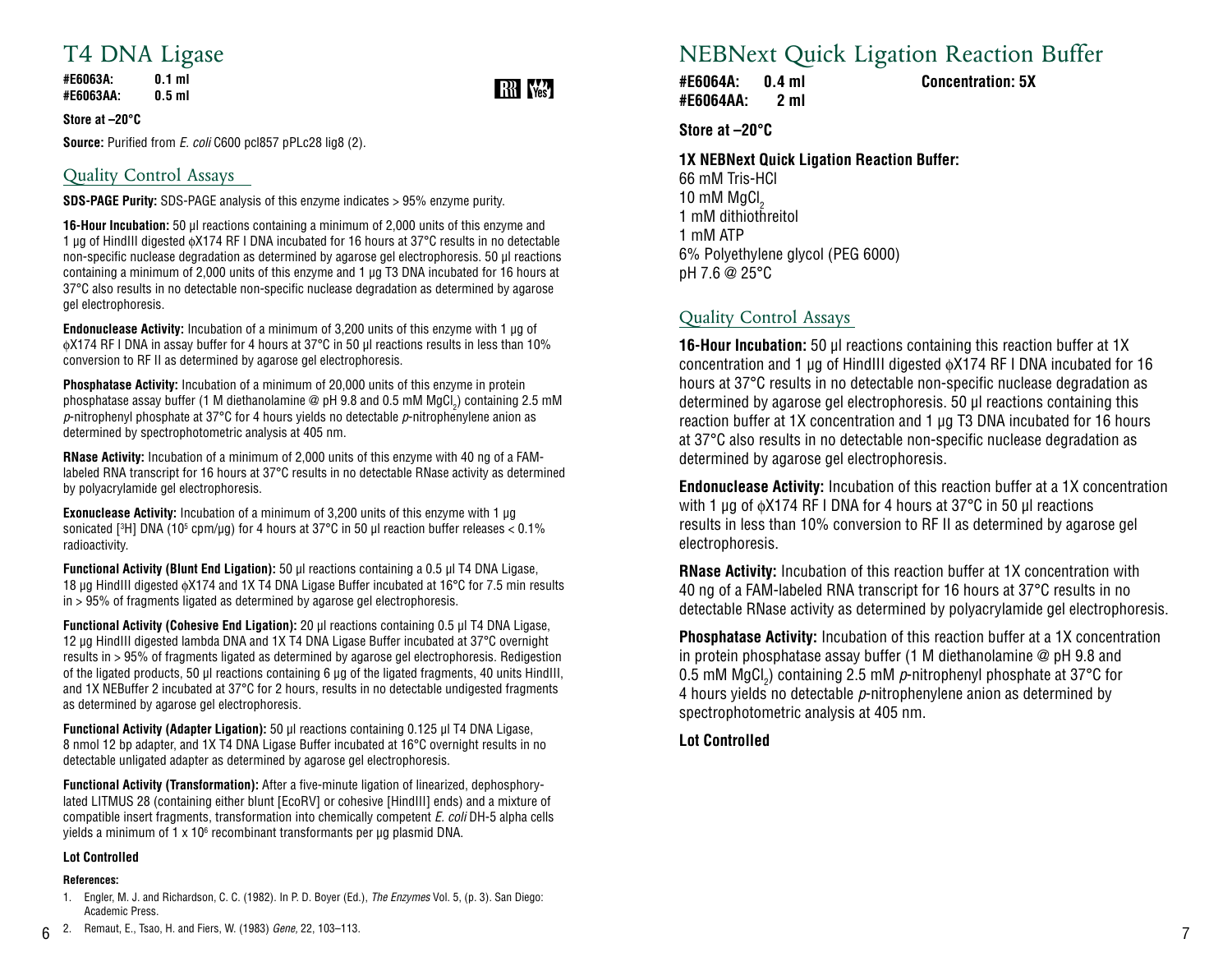# LongAmp *Taq* 2X Master Mix

**E6065A: 2.5 ml Concentration: 2X E6065AA: 12.5 ml** 

**Store at –20°C** 

### **1X LongAmp** *Taq* **Master Mix:**

60 mM Tris-SO $\rm _4$ 2 mM MgSO  $2 \text{ mm} \text{ m}$ goo $_4$ 125 units/ml LongAmp *Taq* DNA Polymerase 20 mM ammonium sulfate pH 9 .0 @ 25°C

## Quality Control Assays

**Long Amplicon PCR:** The master mix is tested for the ability to amplify a 40 kb amplicon from lambda DNA and a 30 kb fragment from human genomic DNA .

**SDS-PAGE Purity:** SDS-PAGE analyses of each individual enzyme indicates > 95% enzyme purity .

**16-Hour Incubation:** 50 µl reactions containing a minimum of 5 units of this enzyme and 1 µg of HindIII digested φX174 RF I DNA incubated for 16 hours at 37°C results in no detectable non-specific nuclease degradation as determined by agarose gel electrophoresis.50 µl reactions containing a minimum of 5 units of this enzyme and 1 µg T3 DNA incubated for 16 hours at 37°C also results in no detectable non-specific nuclease degradation as determined by agarose gel electrophoresis .

**Endonuclease Activity:** Incubation of a minimum of 10 µl of this enzyme mix with 1 µg of φX174 RF I DNA in assay buffer for 4 hours at 37°C in 50 µl reac tions results in less than 10% conversion to RF II as determined by agarose gel electrophoresis .

**Phosphatase Activity:** Incubation of a minimum of 10 µl of this enzyme mix in protein phosphatase assay buffer (1 M diethanolamine @ pH 9 .8 and 0 .5 mM MgCl<sub>2</sub>) containing 2.5 mM p-nitrophenyl phosphate at 37°C for 4 hours yields no detectable *p*-nitrophenylene anion as determined by spectrophotometric analysis at 405 nm .

**HPLC:** dNTP purity is determined by HPLC to be > 99% .

### **Lot Controlled**

U.S. Patent No. 5,352,778